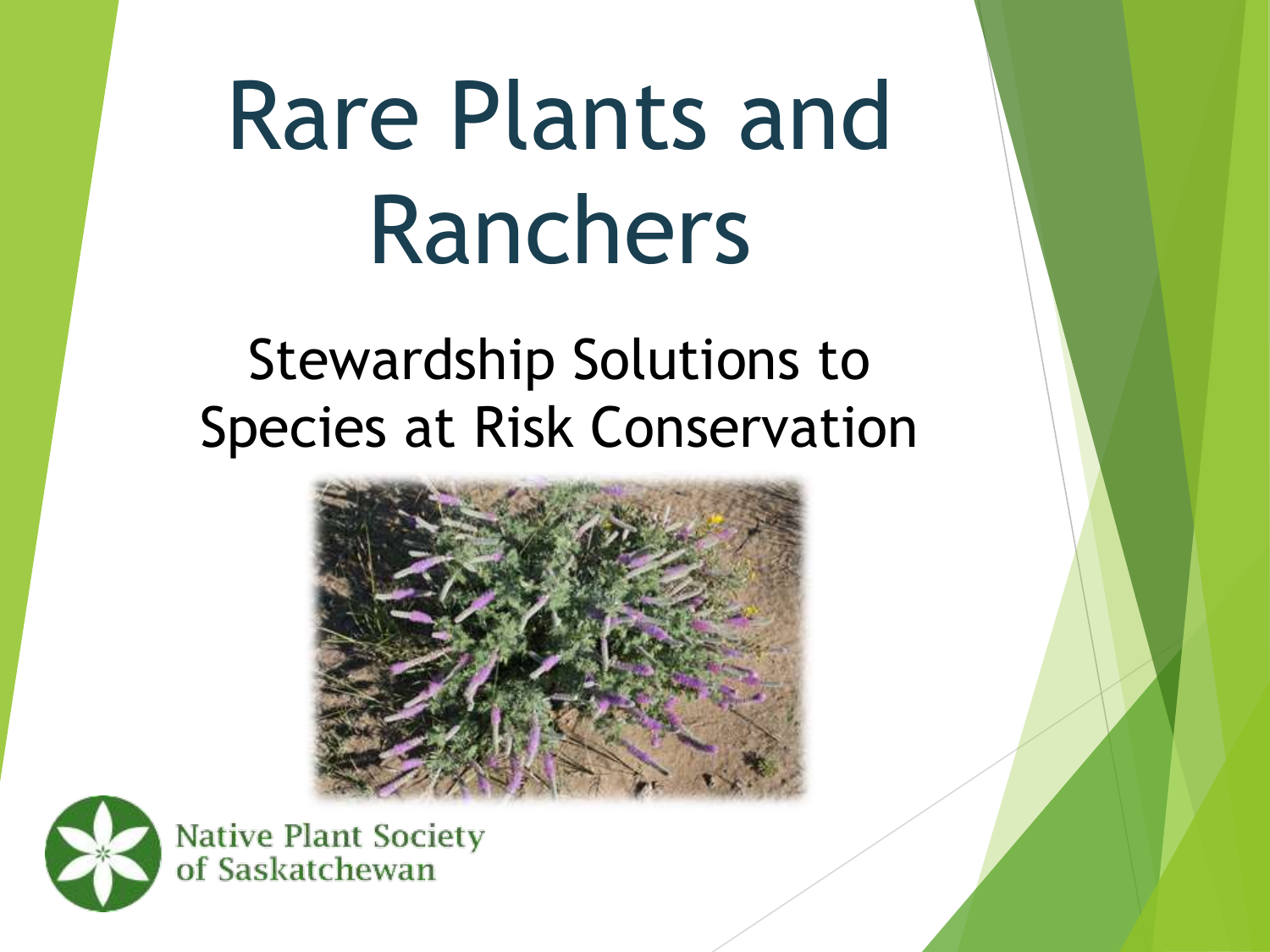#### About the NPSS

Provincial, member-driven registered charity.

Science-based, nature-focused.

Promote understanding and conservation of native plants through communication, research and education.

It's our  $25<sup>th</sup>$  anniversary!!!

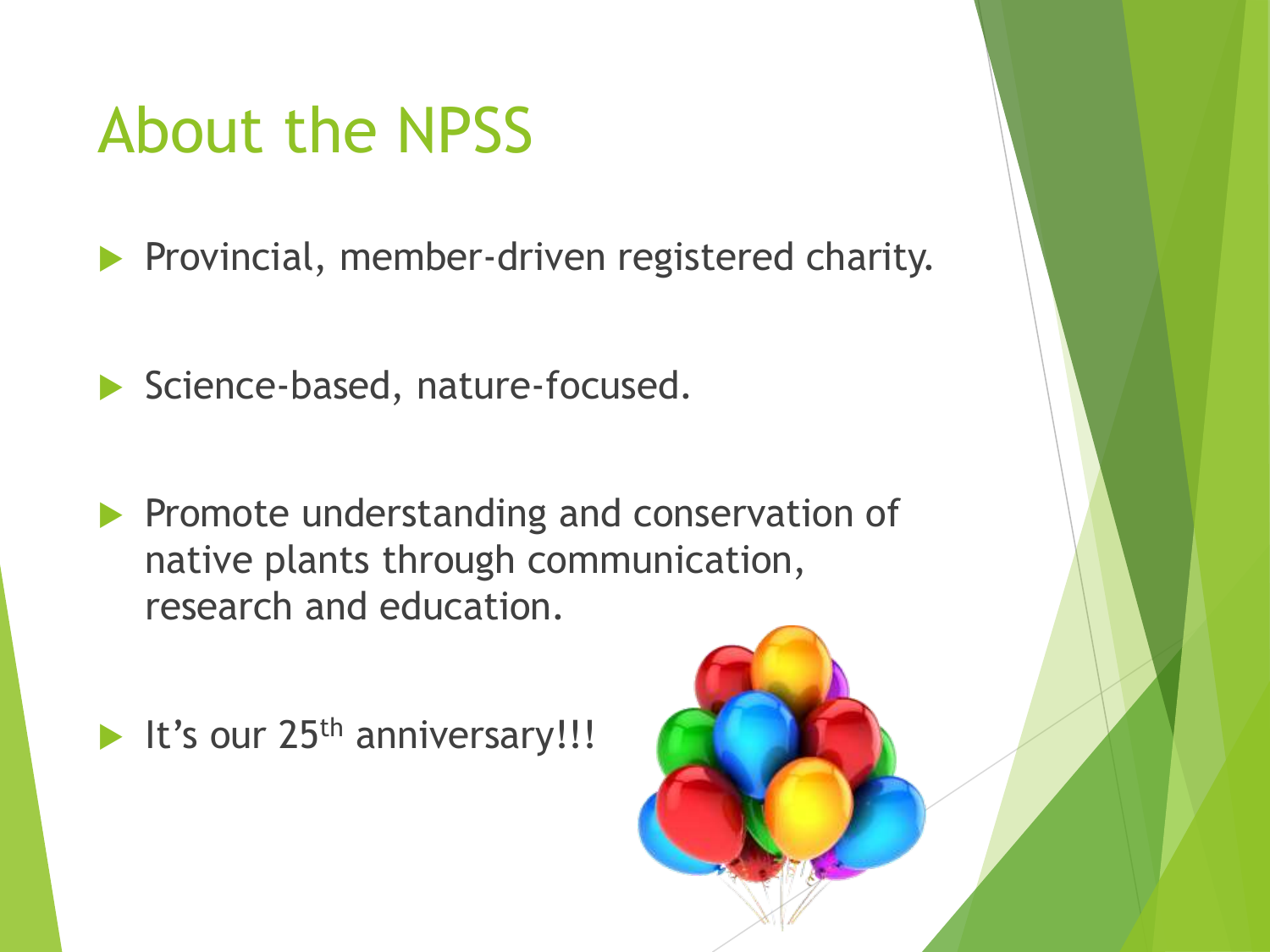## About the Program

- ▶ Builds on Nature Saskatchewan's Rare Plant Rescue program by working with their stewardship base.
- NPSS' role to assist stewards in SAR management.
- $\blacktriangleright$  Initiated in 2012.
- **Longest program and largest budget in** NPSS history.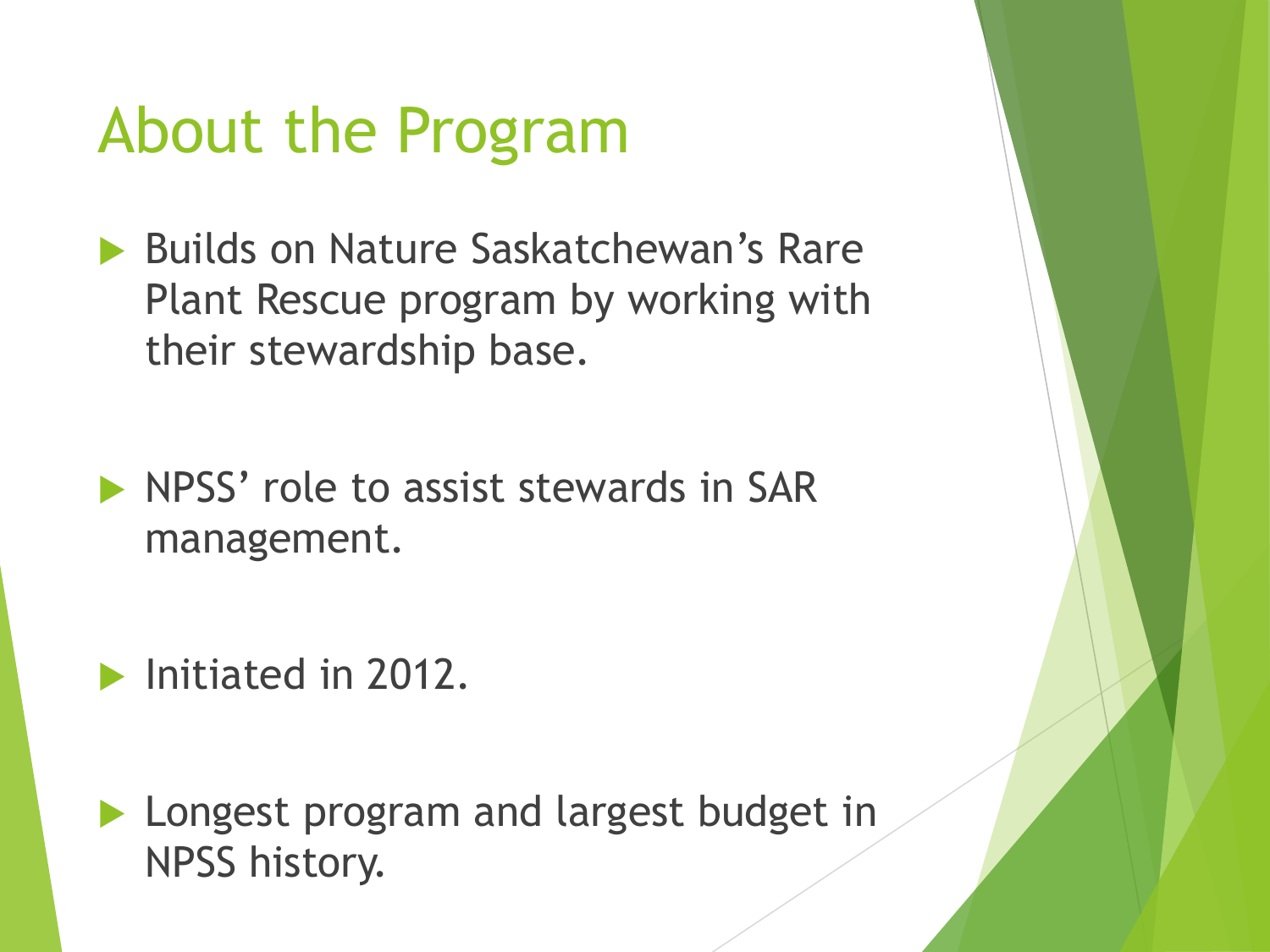#### About the Program

**Provincial scope.** 

- Directly targets species at risk (SAR) conservation.
- ▶ Works with landowners to develop site specific beneficial management plans for plant (SAR) using an ecosystem-based, multi-species approach.
- Similar to MultiSAR in Alberta and Mixed Grass Prairie Habitat Stewardship Program in Manitoba.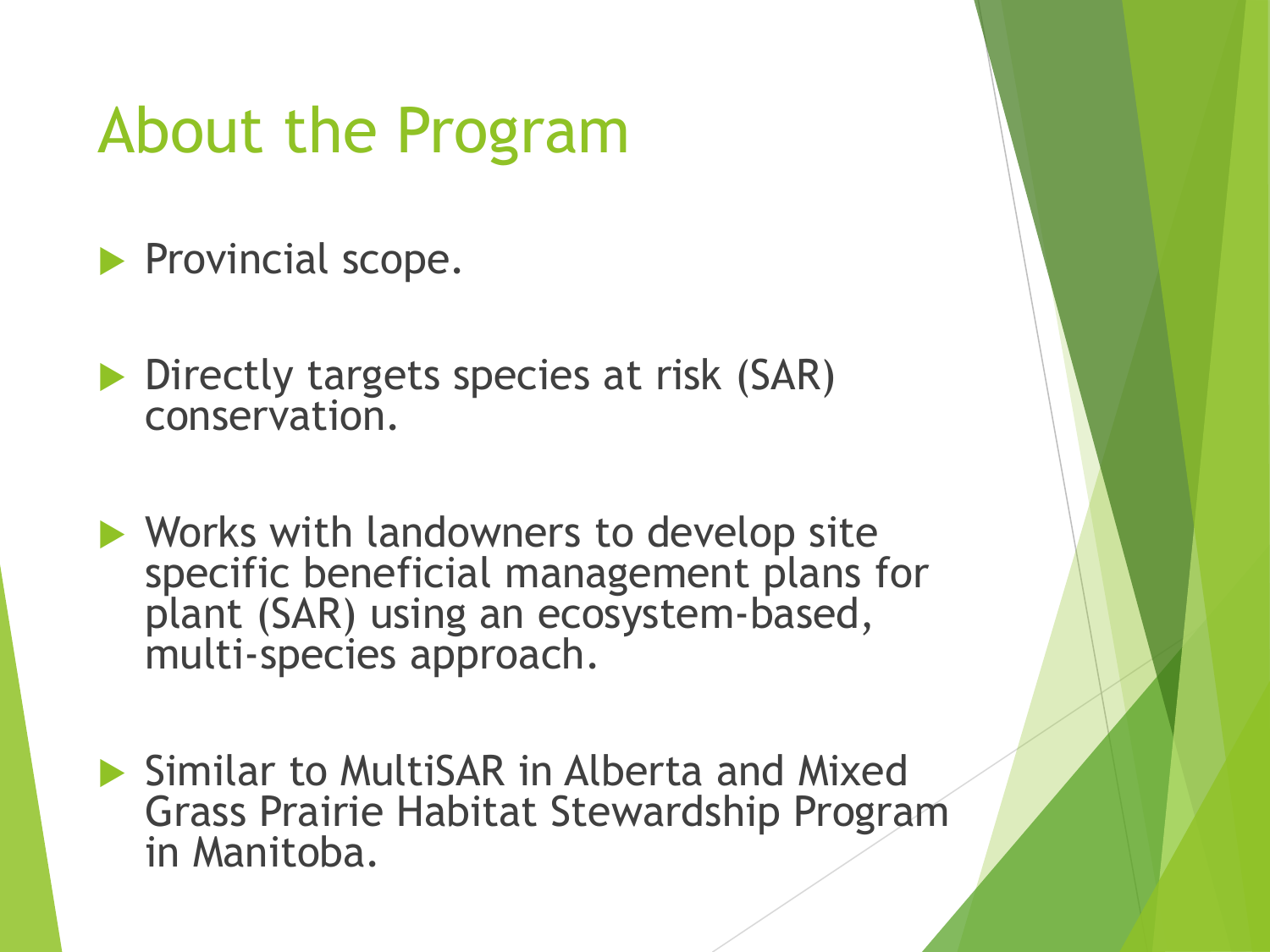# About the Program

Species addressed:

- Dwarf woolly-heads
- Alkaline Wing-nerved moss
- Rusty cord-moss
- Buffalograss
- Hairy prairie-clover
- Slender mouse-ear-cress
- Small-flowered sand-verbena
- Smooth goosefoot
- Tiny cryptantha
- Western spiderwort
- Yucca

Ephemeral wetlands

Sandy soils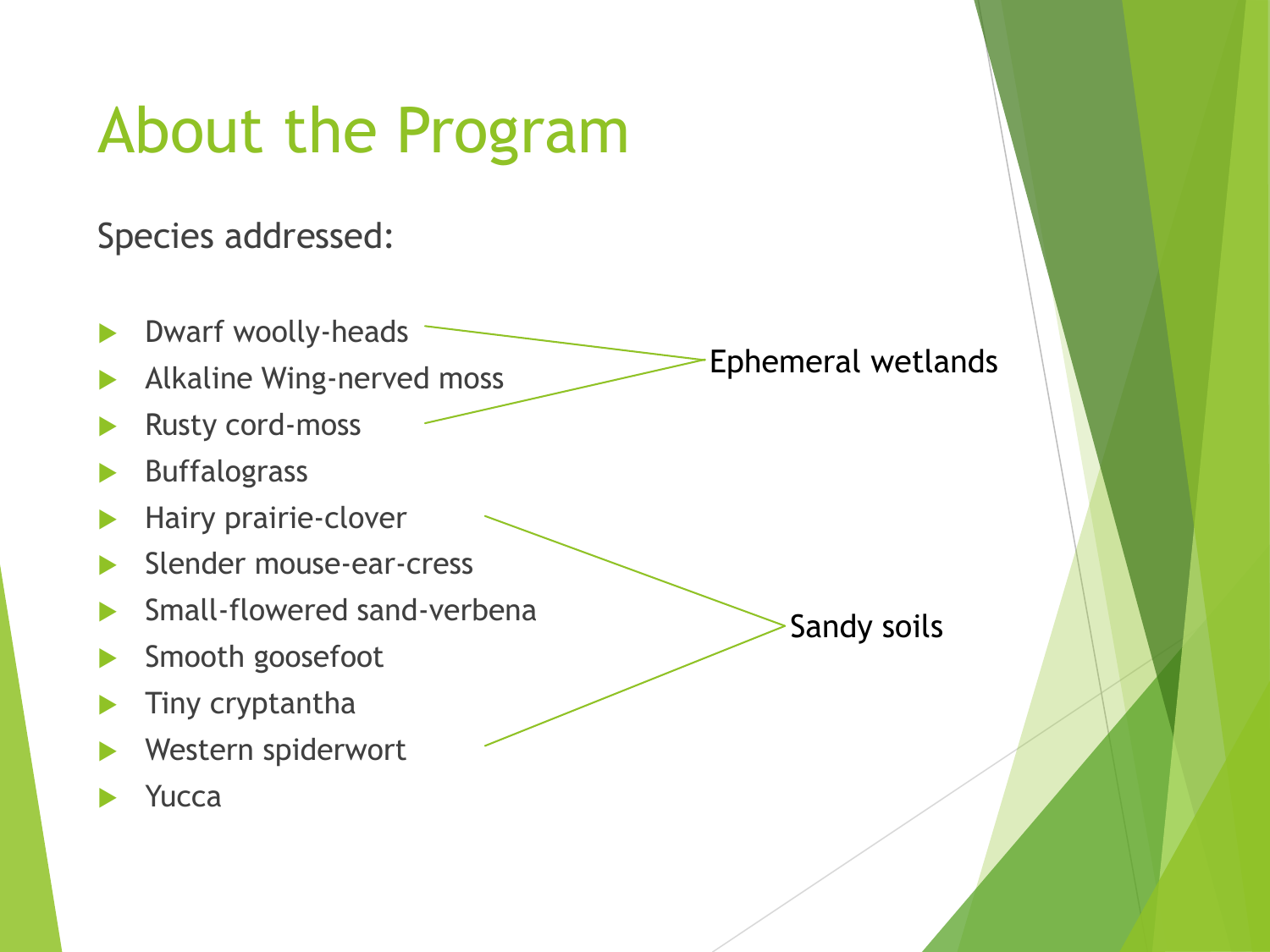

#### The obvious

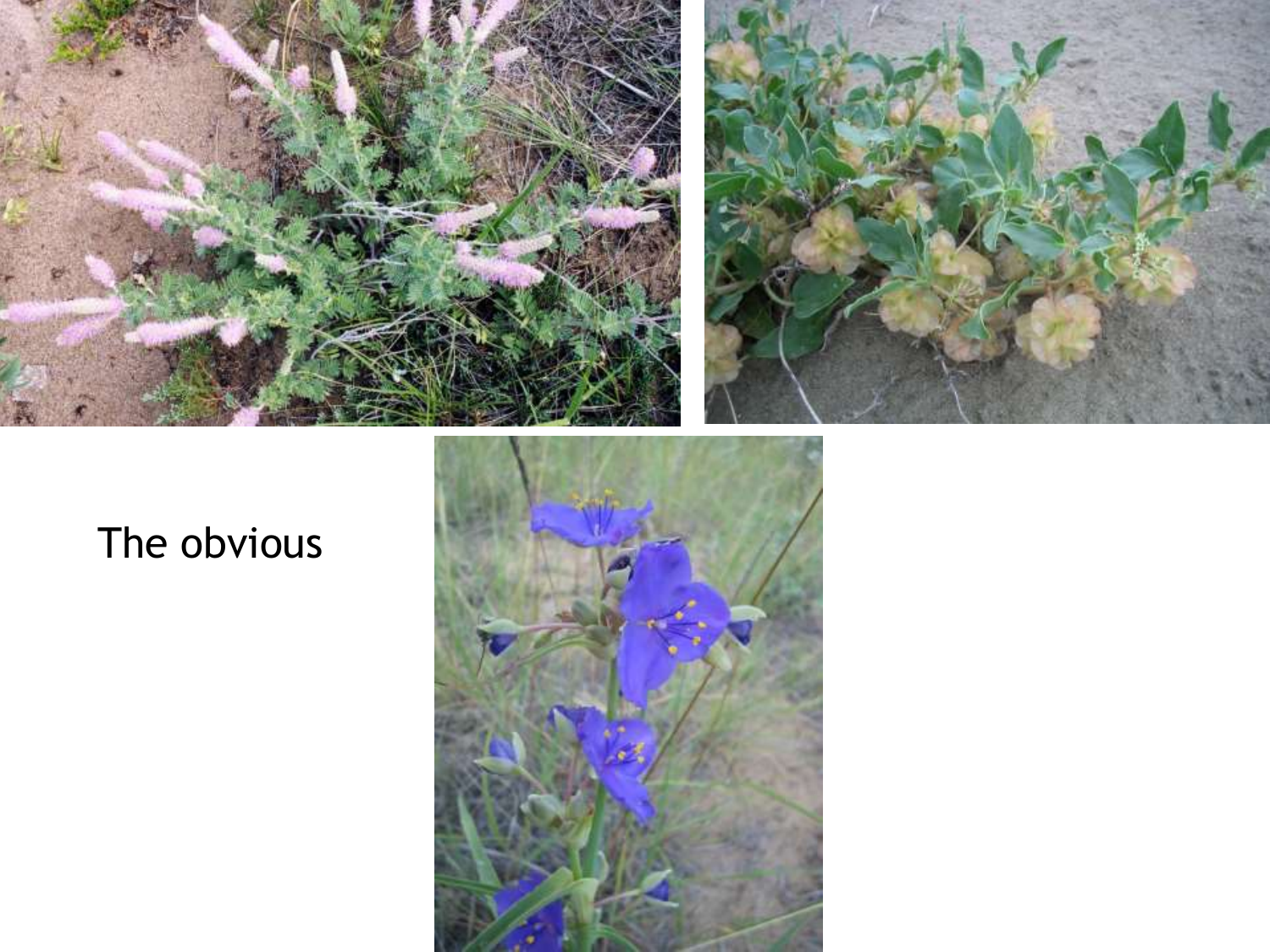



#### The not so obvious



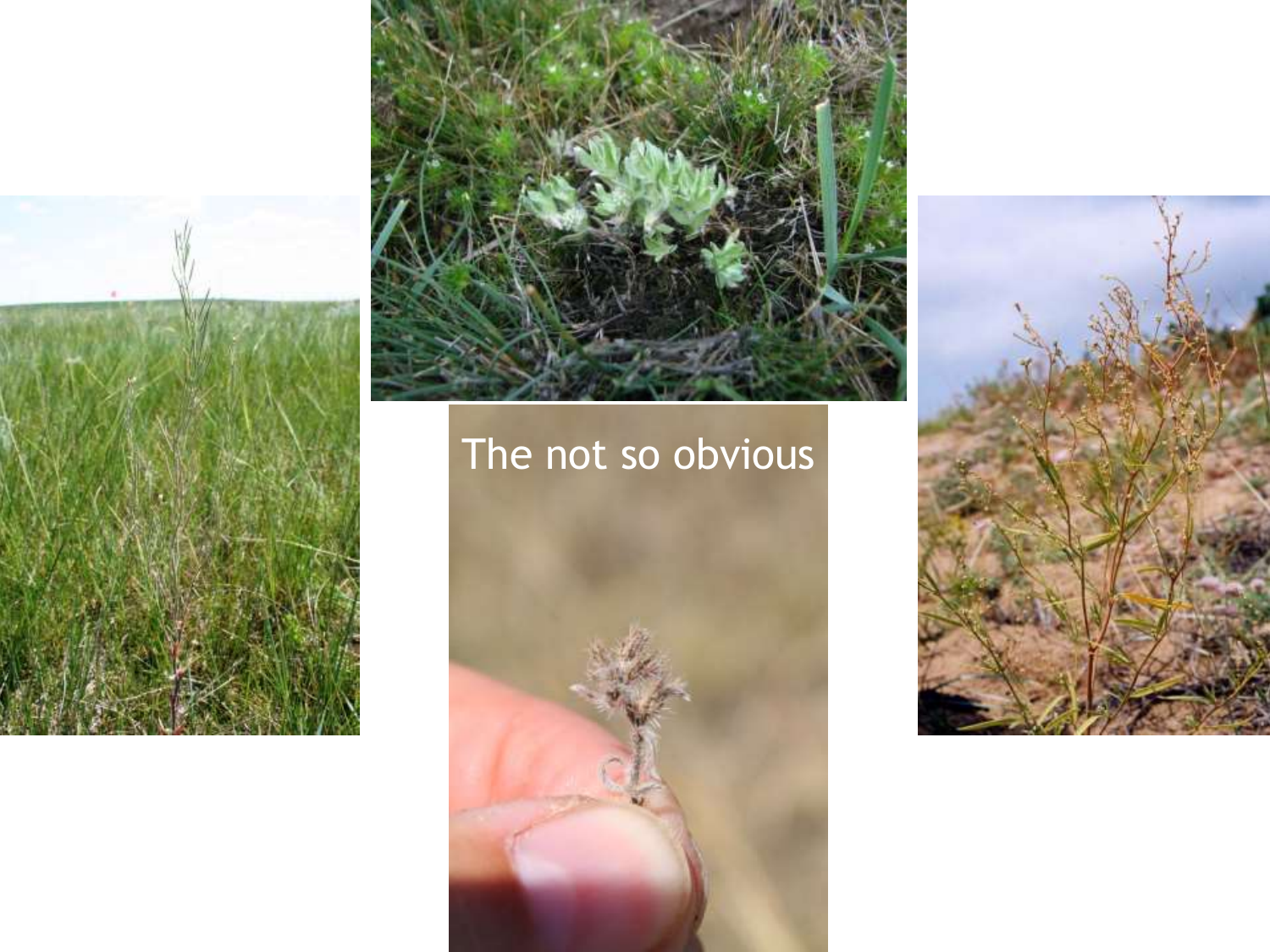#### Process

Landowners are interviewed.

Data is collected on the land:

- Known plant SAR plant locations visited.
- New plant SAR locations marked/mapped.
- Invasive species and other threats marked/mapped.
- **Range/riparian health** assessments.
- **Linear belt transects** vegetation assessments in SAR and non-SAR native habitat.
- Photos taken.

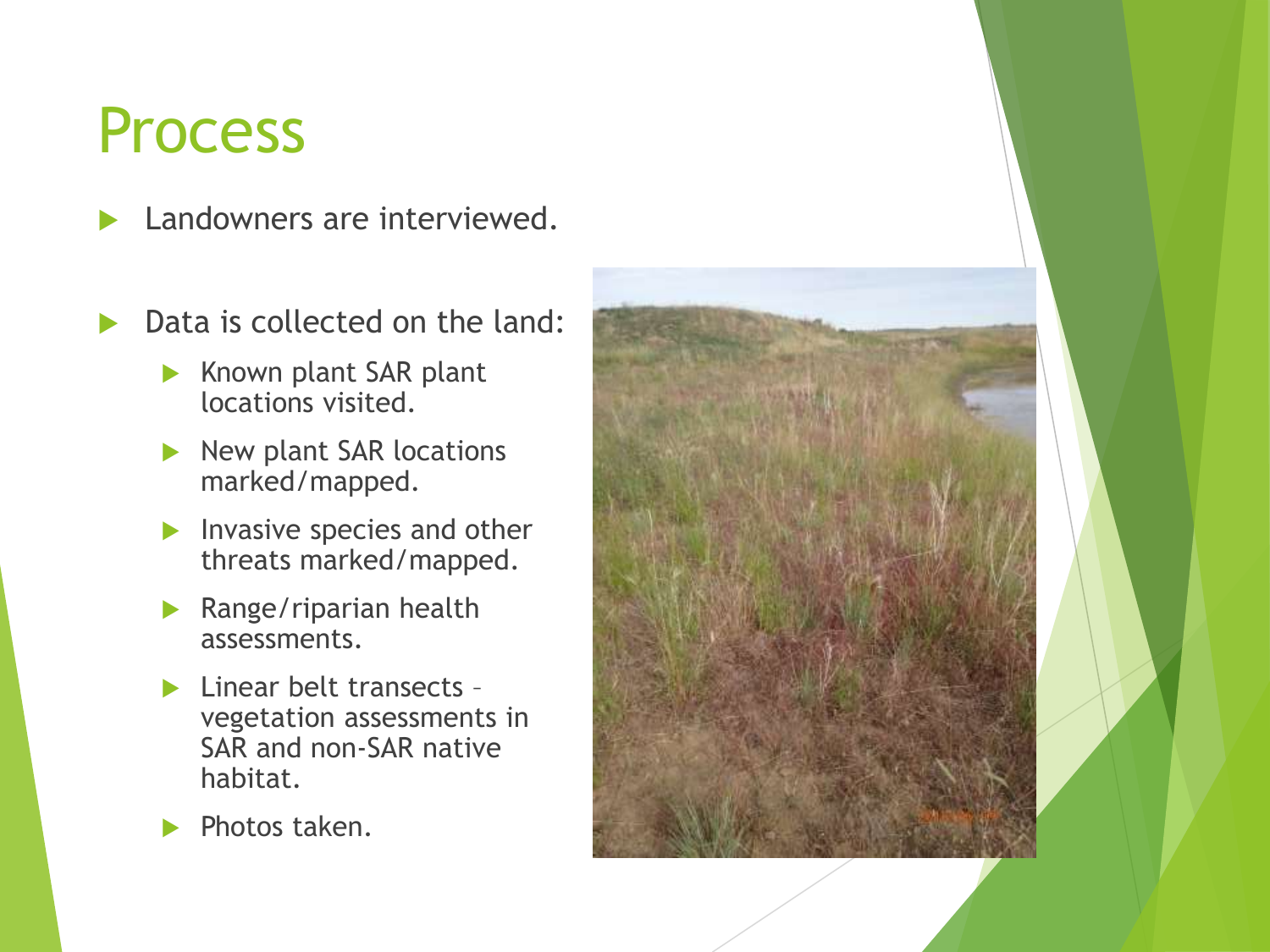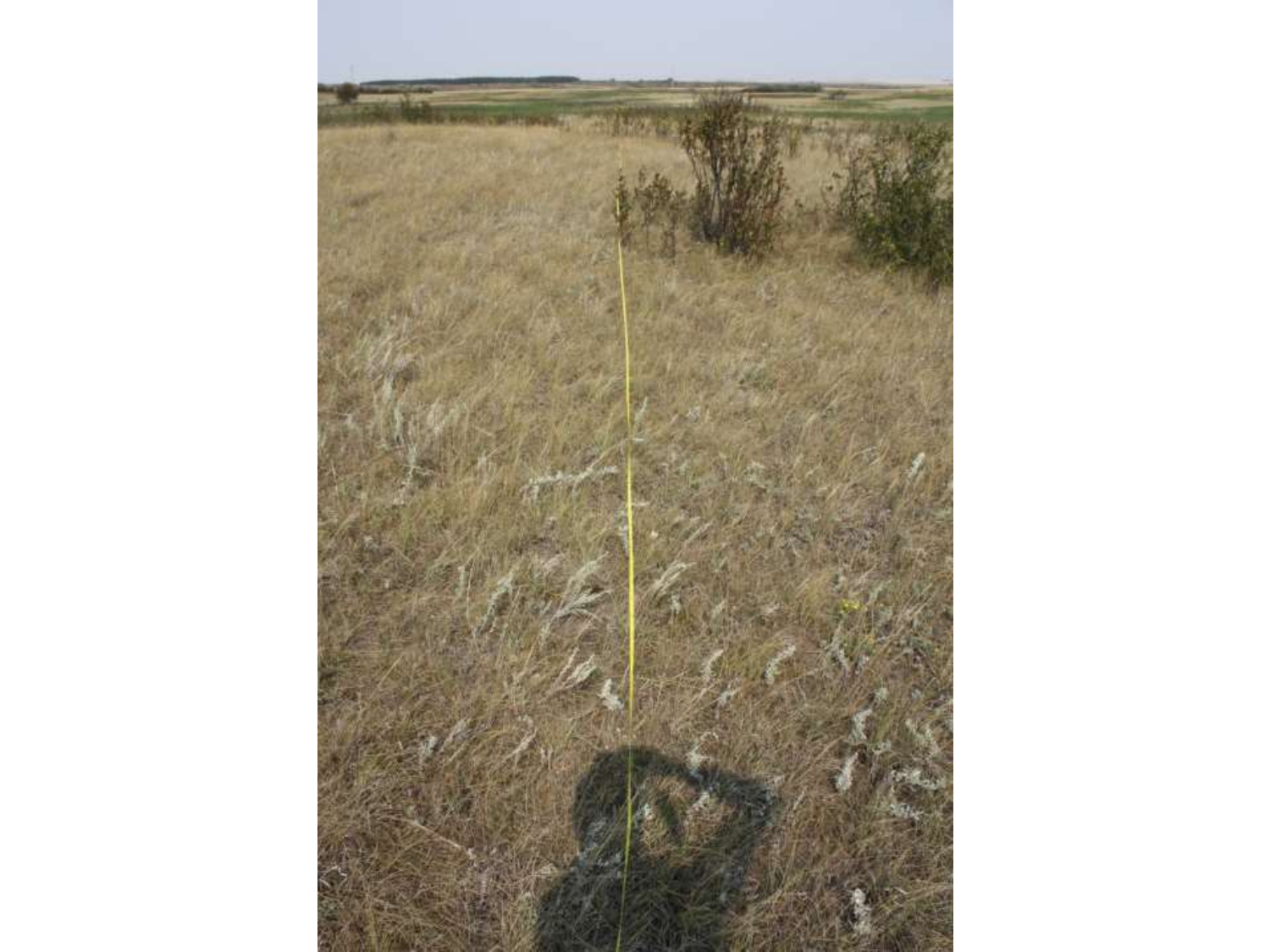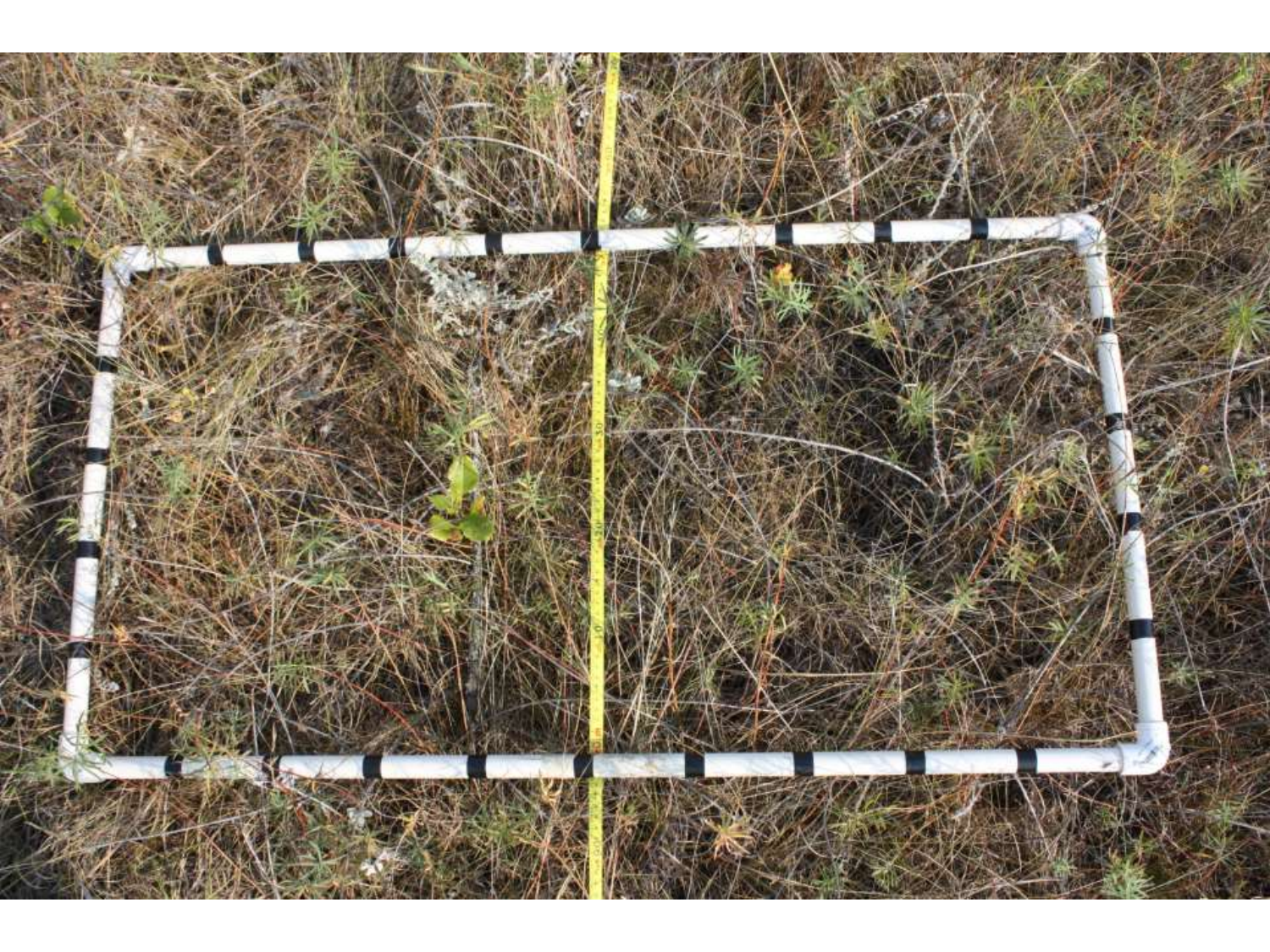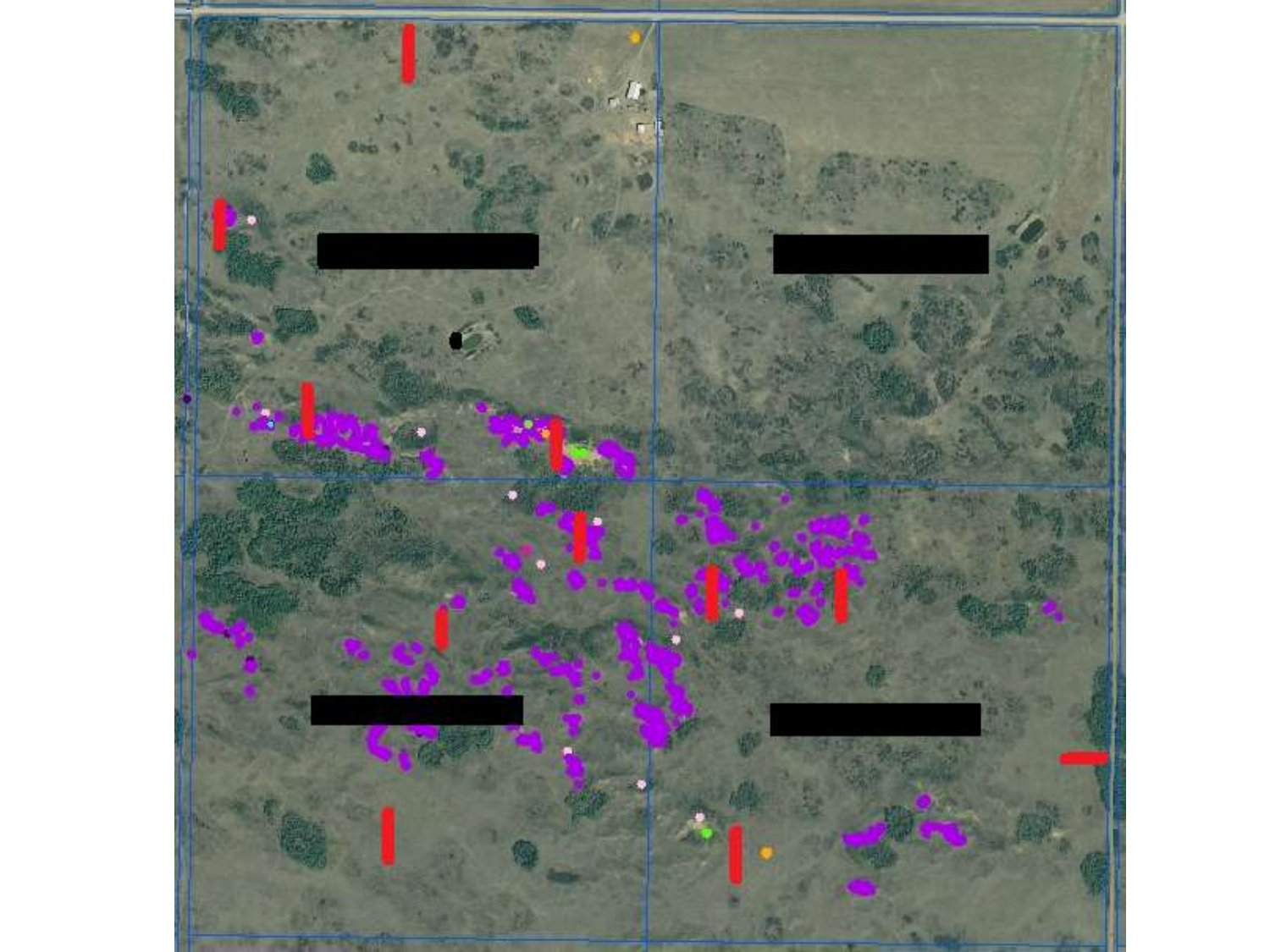![](_page_11_Picture_0.jpeg)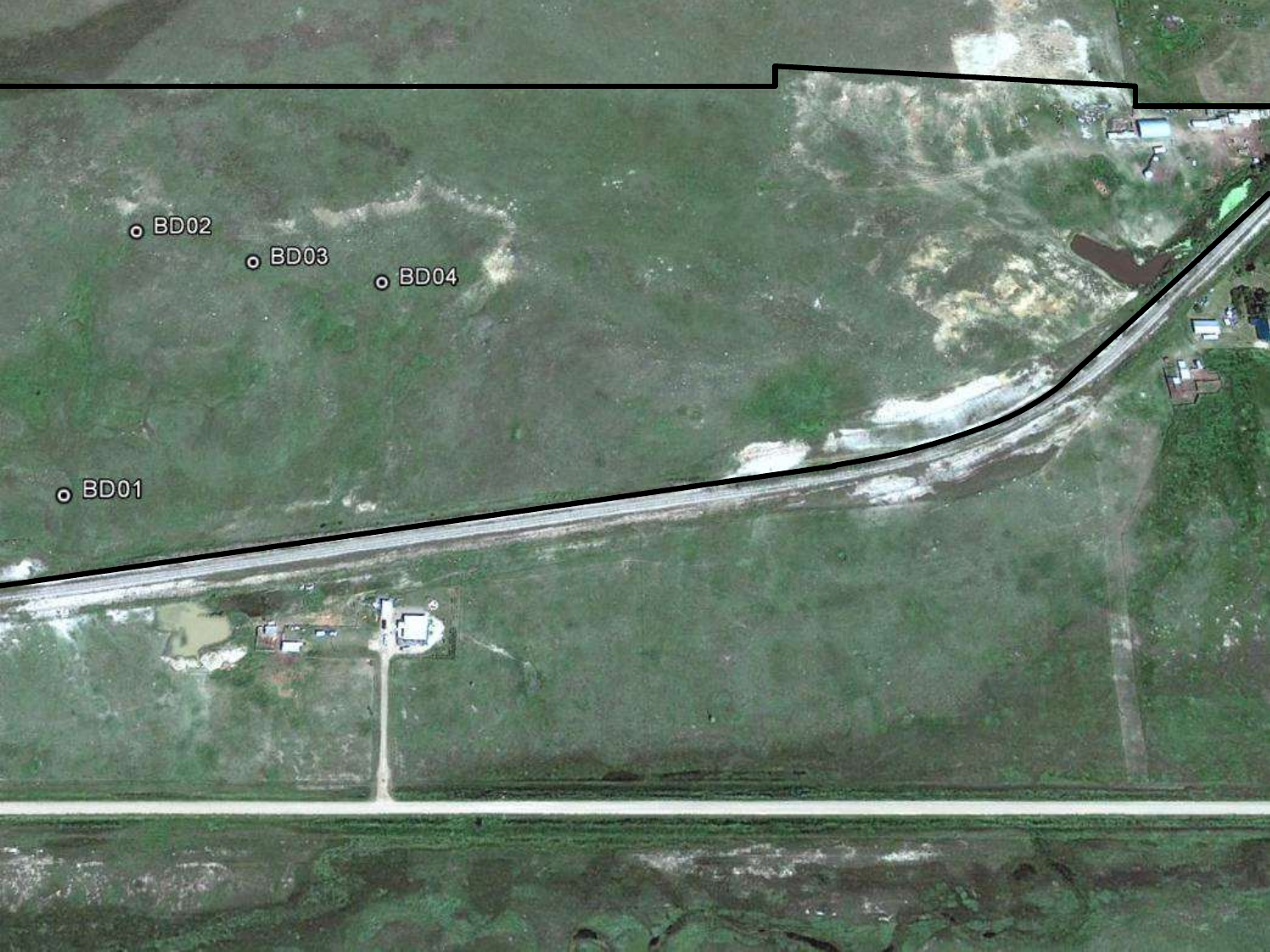BD02 o BD04<sup>o</sup> Bucdac 11 **BD03** Bucdac 12<br>Bucdac 3 <sub>00</sub> Bucdac 2  $\bullet$ Bucgae 4 P Photo of property of KBG

 $\mathbf{M}_{\text{max}} = 1$ 

Bucdae 10<br>CPhoto of buildings Buedac 14 Buedac Riparian Assessment o o Dugot

**KBG** 

**KBG** 

BD<sub>01</sub> o

**Native Grass Transect**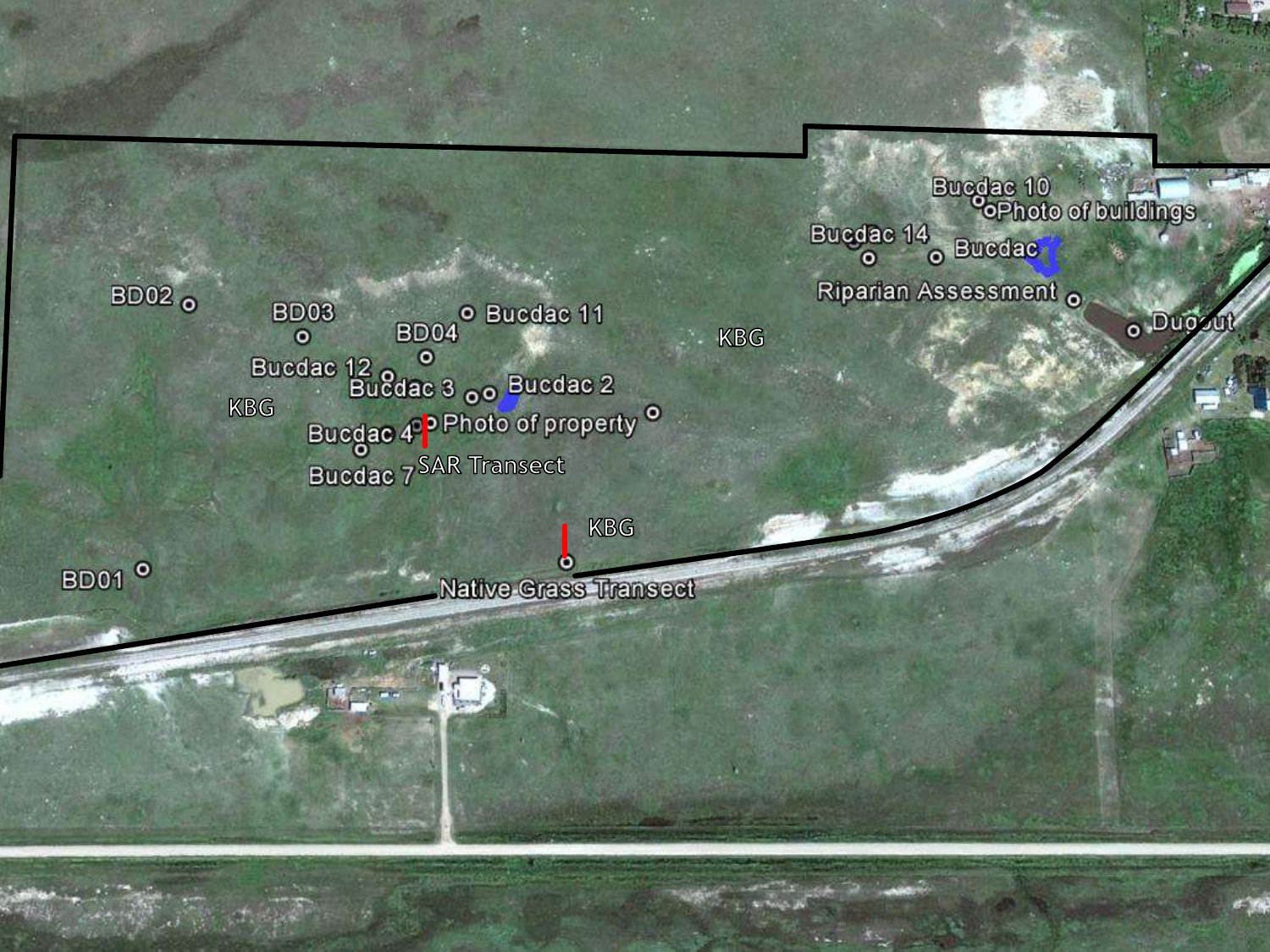### Result

- Site specific beneficial management plan is written and given to the landowner for review; final version incorporates landowner's input.
- Plan contains all data collected and recommendations to benefit the plant SAR.
- Dollar matching (up to \$10,000) helps stewards implement recommendations.

![](_page_13_Picture_4.jpeg)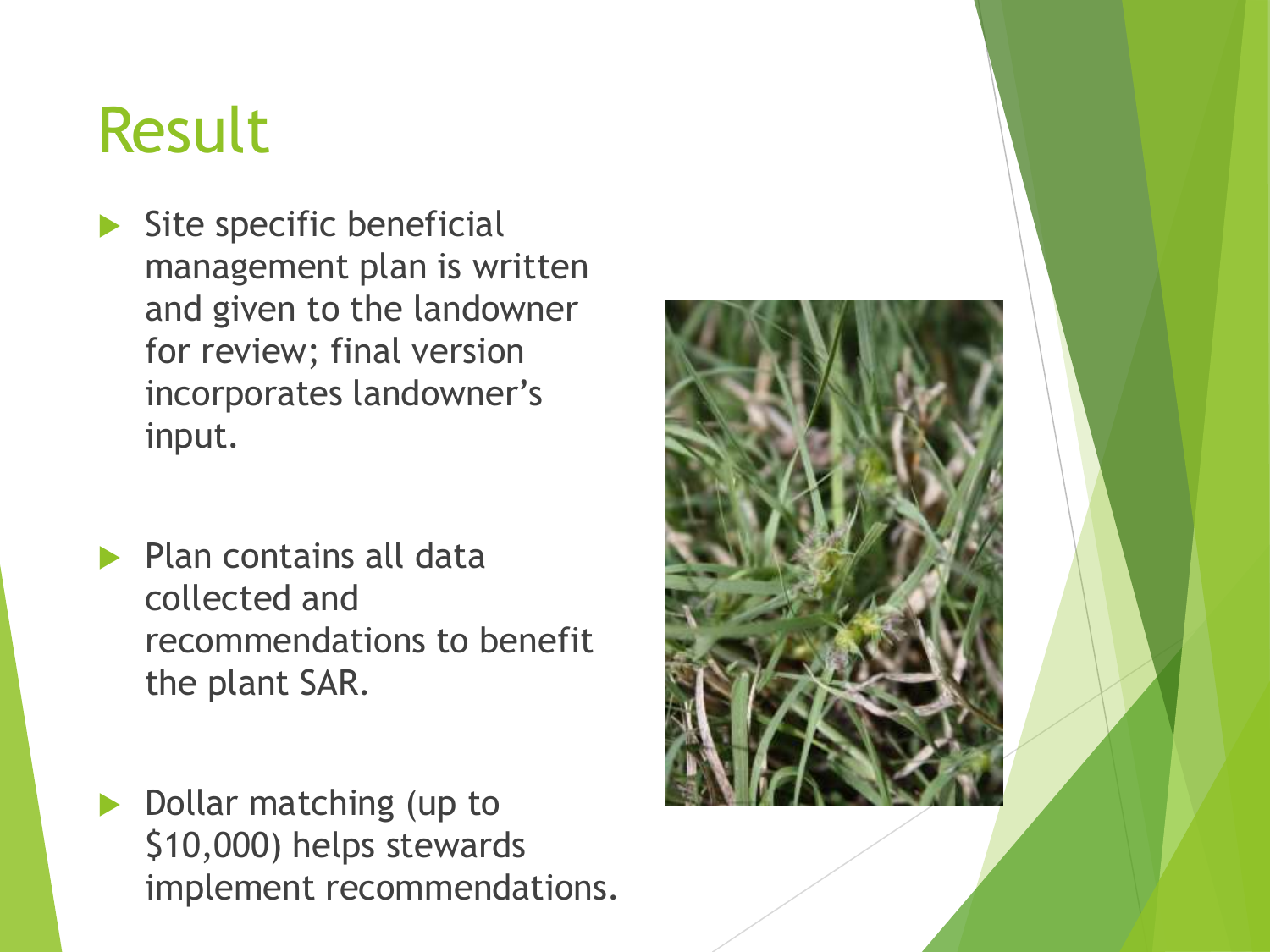#### Monitoring

Every 5 years, properties are monitored

- All data re-collected using same protocols and compared to baseline data to identify trends
- ▶ Depending on findings, stay the course or tweak aspects of management plan
- ▶ Maintain dialogue with stewards have they changed their operations, what have they noticed, how is their experience with our program, etc.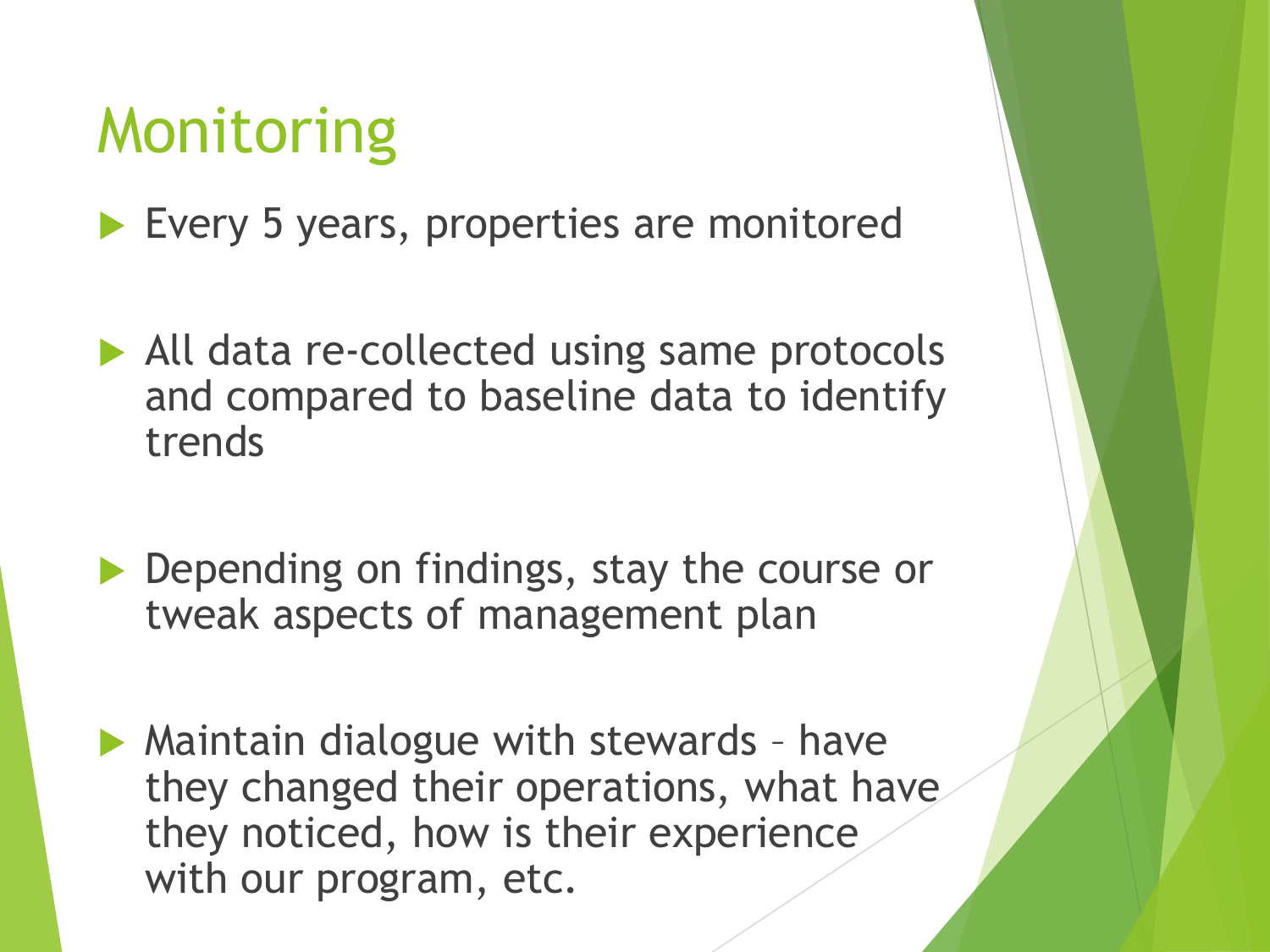## Results 2012-2019

- ▶ 25 participating landowners
- ▶ 835 plant SAR occurrences found or monitored
- ▶ 323 occurrences of 13 provincially rare plant species found

▶ 294 occurrences of 15 invasive species found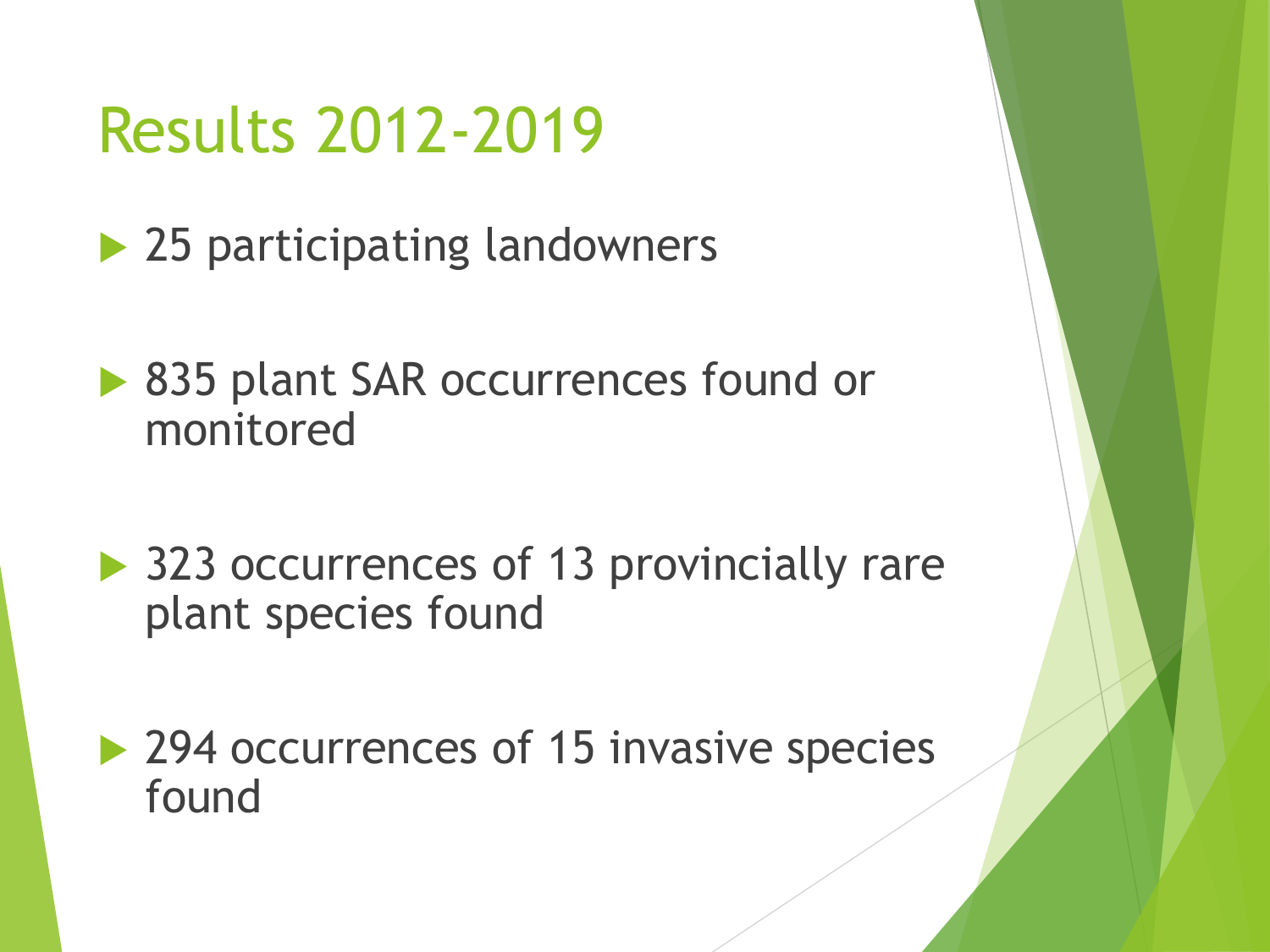#### Recent Achievements

- $\blacktriangleright$  133,022 acres (53,832 ha) of habitat with SAR management plans; 5,280 acres (2,136 ha) added in 2019
- $\blacktriangleright$  11,861 acres (4,800 ha) of SAR habitat monitored in 2019
- Nominated by Environment and Climate Change Canada as one of their national submissions to the Food and Agriculture Organization of the United Nations, highlighting achievements that celebrate 2020 as the International Year of Plant Health.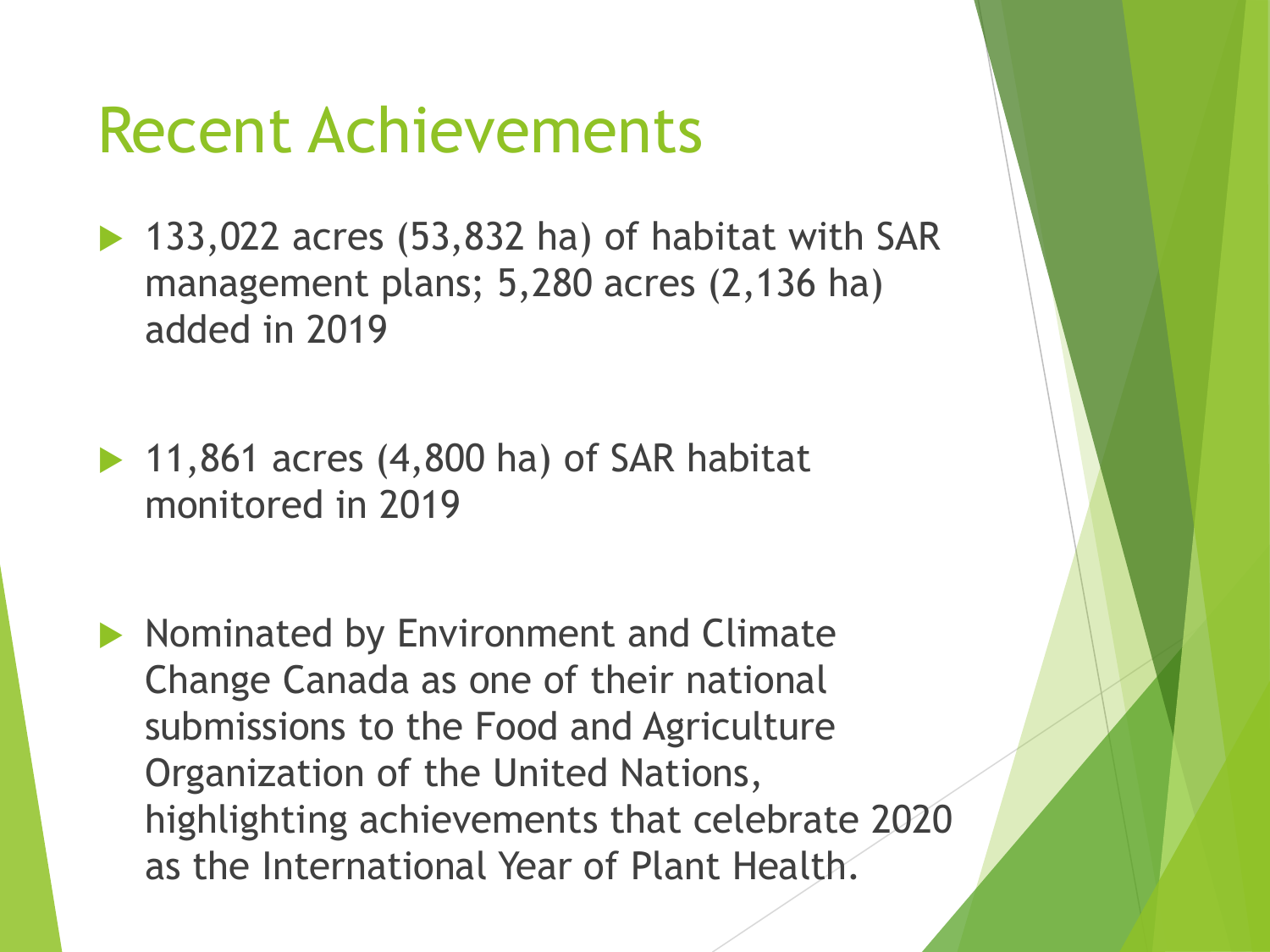## Looking Forward

- Recently applied to provincial and federal funding sources to continue the program.
- Add new stewards and acreage each year, increased monitoring workload as program grows.
- Targeting neighbouring properties also with plant SAR, new areas as well.

![](_page_17_Picture_4.jpeg)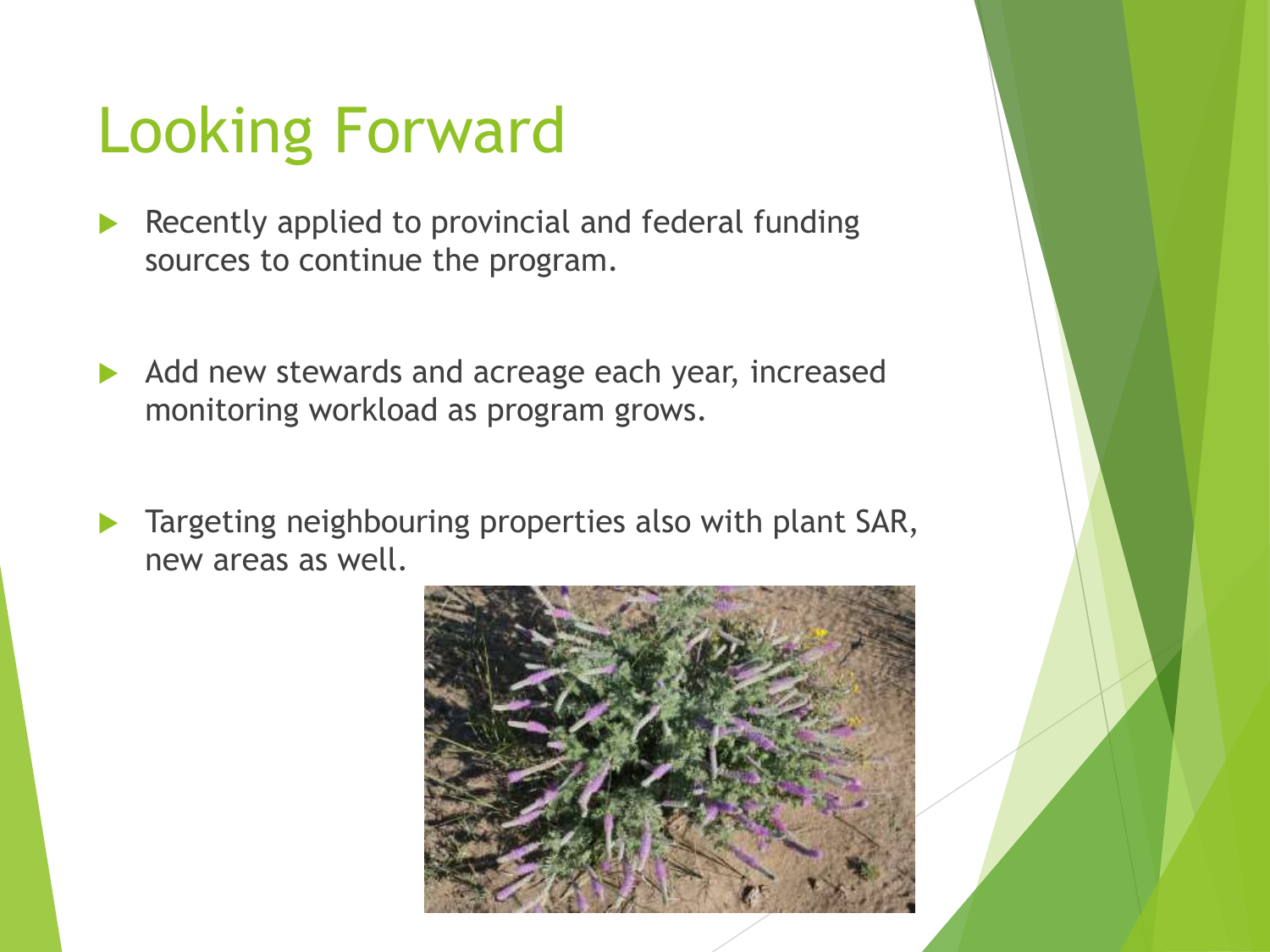# Thank-you!

This project was undertaken with the financial support of: Ce projet a été réalisé avec l'appui financier de :

![](_page_18_Picture_2.jpeg)

Environment and Climate Change Canada Environnement et Changement climatique Canada

![](_page_18_Picture_5.jpeg)

In-kind project partner:

ature SASKATCHEWAN

Special thanks to Hilary Pinchbeck and our amazing ranchers!